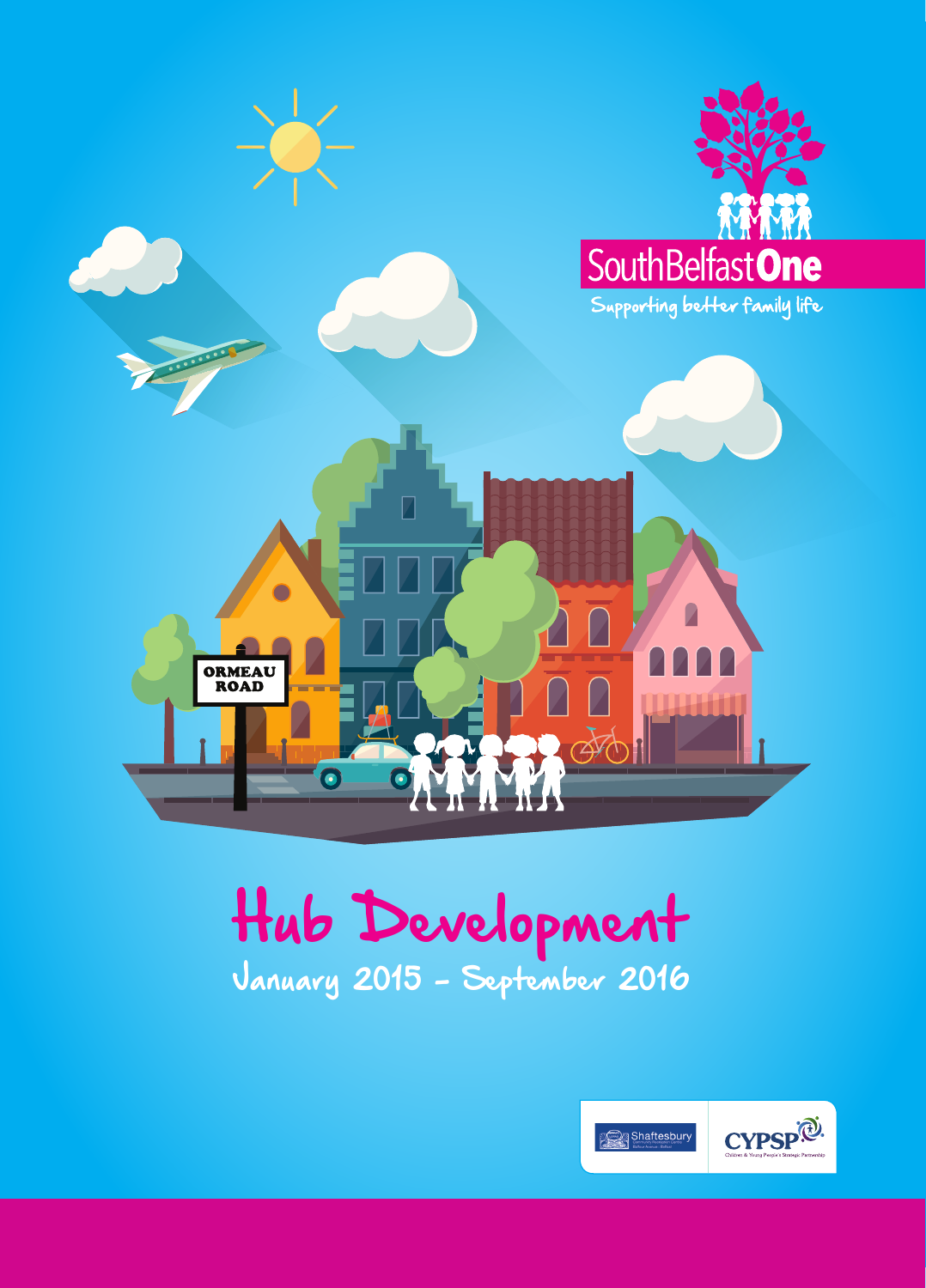## Forward

## Regional Family Support Hub Co-Ordinator - CYPSP



Helen Dunn Regional Family Support Hub Co-Ordinator

**CYPSP**

Family Support Hubs have been growing and developing across Ireland over the last 5 year and there are now 29 covering the region.

These are multi-agency networks of community, voluntary and statutory organisations who support families in need of early intervention services.

Working closely together the network members use their knowledge of local service providers and the Family Support NI Database to signpost families to the most appropriate service.

By doing so families Hubs ensure families receive the help and support they need at the earliest opportunity.

Hubs are intended to be open access and referrals are made from a range of agencies and also by families directly.

Last year Family Support Hubs supported 4522 families in this way and the families tell us having one place to go to for support works really well for them.

The South Belfast1 Hub is a really good example of this way of working and has already supported numerous families.

I wish them every success as the Hub continues to grow and develop.



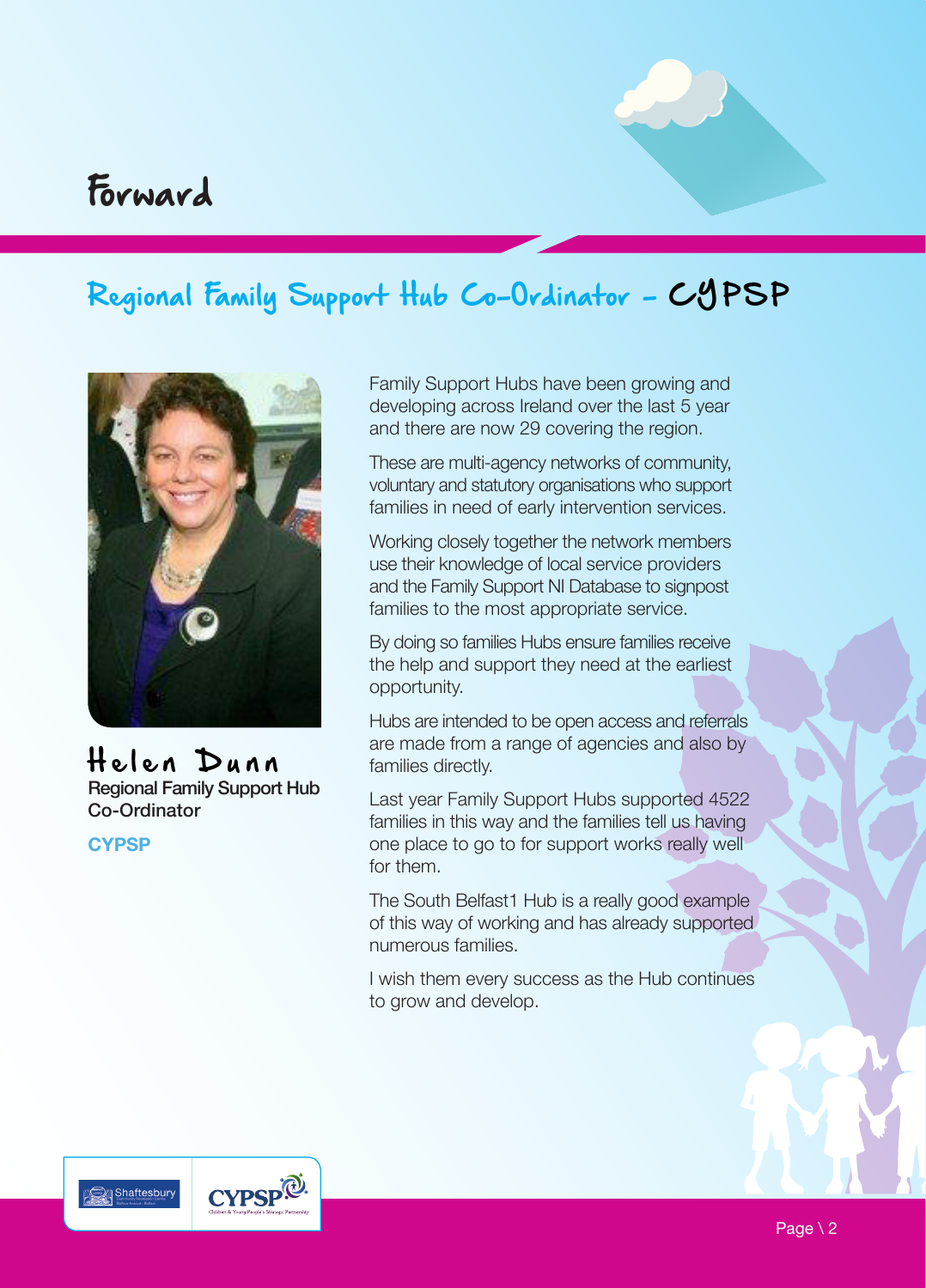## South Belfast 1 family Support Hub Co-Ordinator

The South Belfast 1 family support hub has been a consistent journey of development from August 2016 when LORAG were awarded the co-ordination of the hub in this area of the city. At present, we have over 70 members partnering with the hub and 15 of these are core members who meet monthly to help source services for families in need.

Our hub action plan focuses on four points of engagement;

- Community
- Family
- Education
- Statutory services

Our hub crosses boundaries and has helped create and develop collaborative working partnerships that are focusing on supporting families. The networks that it has opened up to the members are vast, as well as a host of training opportunities focused on needs that are being addressed at the hub has been a great addition to our training calendar.

It is clear that there are huge gains in being a part of this partnership, but also that this is at a very developmental stage and there is still work to be done moving forward. The hubs for the first time are gathering data and need at a tier 2 level, to assess needs of families and supports that are beneficial before a statutory intervention.

Within this document we have gathered data from the 18 months the hub has been in operation and looked at trends of referrals and reasons for referral, as well as outcomes for families who have used the service. It is great to look at the overall service use and very gratifying to see the amount of referrals that are coming from families themselves, who are reaching out for support at the right time for their family.

It has been a fantastic to be a part of this new development of the South Belfast 1 Hub, but also the wider Belfast family support hub network, and I hope to see this network continue to provide collaborative services for families

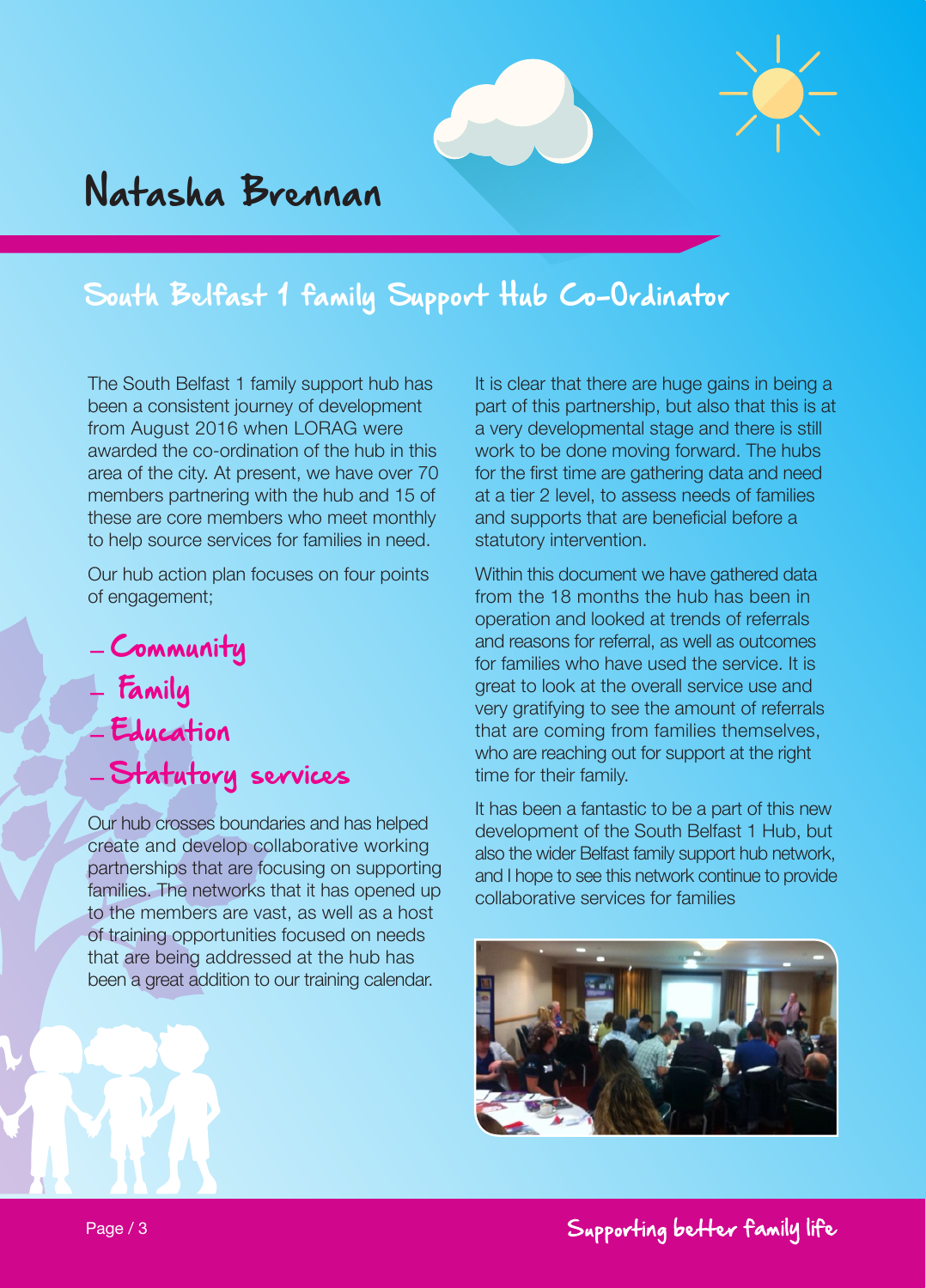# South Belfast 1 Family Support Hub Members

## Core Members

| Allison Breadon        | <b>Belvoir ASD Support Group</b>                        |
|------------------------|---------------------------------------------------------|
| Lisa Mcclure           | <b>Belvoir ASD Support Group</b>                        |
| <b>Clare Skelton</b>   | Princes Trust                                           |
| <b>Brian Armstrong</b> | <b>South Belfast Alternatives</b>                       |
| Debbie Hammill         | <b>South Belfast Alternatives</b>                       |
| Joan Henderson         | Solas                                                   |
| Heather Orr            | Solas                                                   |
| Denis Long             | <b>RRCANI</b>                                           |
| <b>Ruth Strong</b>     | Now Group                                               |
| Darren Spence          | <b>Ballnafeigh Community</b><br>Development Association |
| Grainne Mchugh         | South Belfast Surestart                                 |
| Lesley Mcmaster        | Early Intervention Service - NIACRO                     |
| Peter Mccann           | <b>Gems NI Community Family</b><br>Support Programme    |
| Anita Duff             | <b>EA South Belfast Detached Youth Team</b>             |
| Debbie Sterrit         | <b>Health Visiting</b>                                  |
| Ciaran Mckeervey       | <b>CAMHS</b>                                            |
| Damian Mullholland     | <b>Gateway Social Services</b>                          |
|                        |                                                         |

Chair: Gerard Rice - LORAG

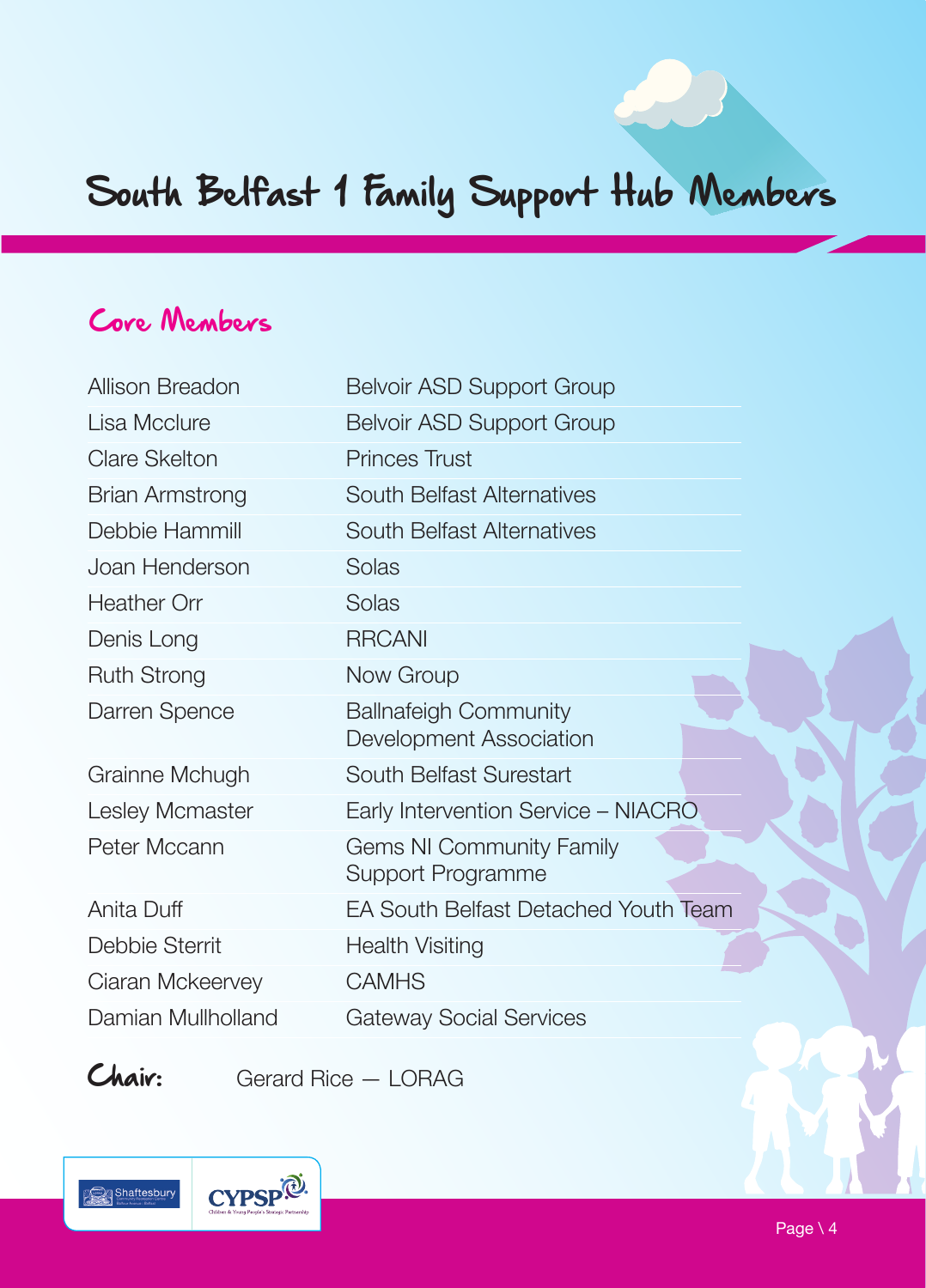# Associate Member Organisations / projects

| South Belfast Foodbank                 | <b>RRCANI</b>                     |
|----------------------------------------|-----------------------------------|
| <b>Chinese Welfare Association</b>     | <b>GEMS Employability South</b>   |
| <b>St Malachys Youth Club</b>          | <b>Shakti NI</b>                  |
| <b>St. Malachys Parish Council</b>     | South Belfast Partnership board   |
| <b>Creating Choesive</b>               |                                   |
| <b>Community Project</b>               | <b>Somali Association NI</b>      |
| South Belfast Roundtable               | <b>Red Cross</b>                  |
| <b>City Church</b>                     | <b>EXTERN</b>                     |
| <b>Markets Development Association</b> | Inner South Health project        |
| <b>ST Malachys Youth Club</b>          | Scoil An Droichid                 |
| <b>Sudanese Association NI</b>         | <b>St Malachys Primary school</b> |
| <b>LORAG Youth Project</b>             | <b>Holy Rosary Primary school</b> |
| <b>LORAG childrens project</b>         | St Michaels Primary school        |
| Homestart                              | <b>Ardmonagh Family Support</b>   |
| <b>Education authority Youth</b>       | <b>NIAMH</b>                      |
| <b>AN Droichead</b>                    | Ascert (strengthening families)   |
| <b>BHSCT Community development</b>     | <b>NIACRO</b>                     |
| <b>Advice NI</b>                       | <b>Windsor Womens centre</b>      |
| <b>Christians Against Poverty</b>      | <b>Ionad Uibih Eachach</b>        |
| <b>NICRAS</b>                          | Oasis Family support services     |
| <b>PIPS</b>                            | <b>Barnardos</b>                  |
| <b>Newlife Counselling</b>             |                                   |
| <b>Brain Injury Matters</b>            |                                   |
| <b>Employers for Childcare</b>         |                                   |
| Mornington community project           |                                   |
| Donegall Pass community forum          |                                   |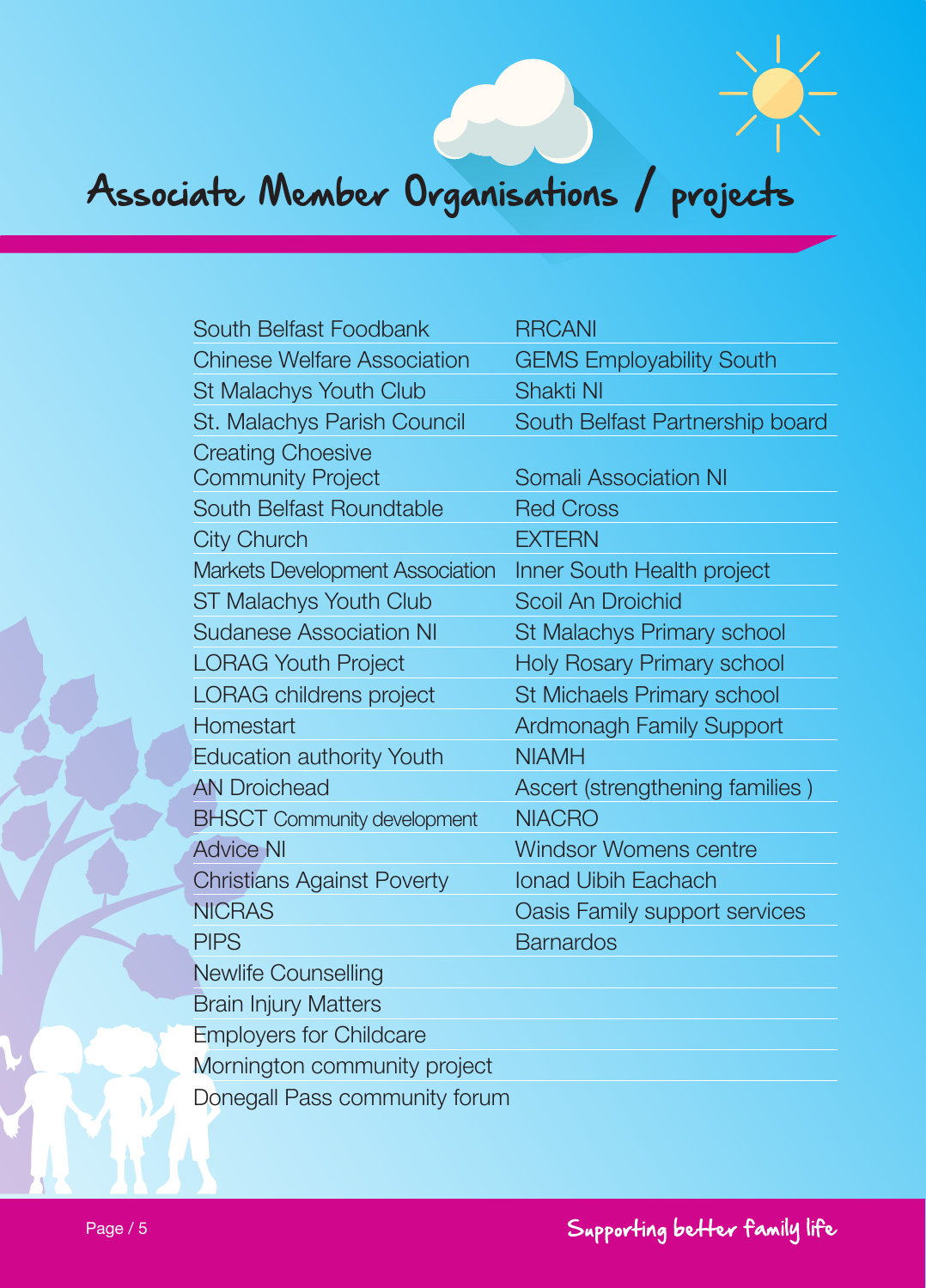

## What they are saying about the Hub:

*"I believe we have not yet experienced the full potential of the collaborative working facilitated by the Hub. We have a great opportunity to address the needs in local communities in a real and meaningful way. The Hub provides a great opportunity to feed information directly from the ground to commissioners, which should hopefully result in projects being funded that are more appropriate to the needs of the community. I am very excited about the future of the hub and glad to be a part of it"* 

#### **Grainne, South Belfast SureStart**

*"The development of the South Belfast 1 Family Support Hub has been innovative and collaborative. Working with children/young people, families and a range of partners across sectors. Ensuring that together children and their parents/carers find stability and ways to deal with emerging issues – some common to many if not most families, some very difficult and painful. It is helpful from the youngest age-group right through adolescence and young adulthood. It takes time, patience, imagination and respect. It is, of course, based on the value of getting a menu of supports into situations as soon as possible but with as light a touch as possible. At the fore of this FSH is respecting that families are experts in their own lives.*

 *In regards to CYPSP and as Chair of the South Belfast Locality Planning Group, SB1 FSH has been integral to improving outcomes for children, young people and families. Overall the SB1 FSH has developed a process that embraces and encourages a range of options for support. It has demonstrated the ability to raise emerging needs through the Locality Planning Group and thus the Belfast Outcomes Group with a bottom up approach. Meaning it is locally addressing making a difference to outcomes for children/young people & their families. Equally influencing strategic and regional planning creating strong opportunities"* 

#### **Kelly, NIACRO (Locality Planning Chair South Belfast)**

*"The South Belfast Family Hub has been and will continue to be an essential support for many*  families who have recently arrived new into Belfast - Offering a definite family centred approach -*The welfare of the family is it's central overarching characteristic."*

#### **Melanie, Red Cross**

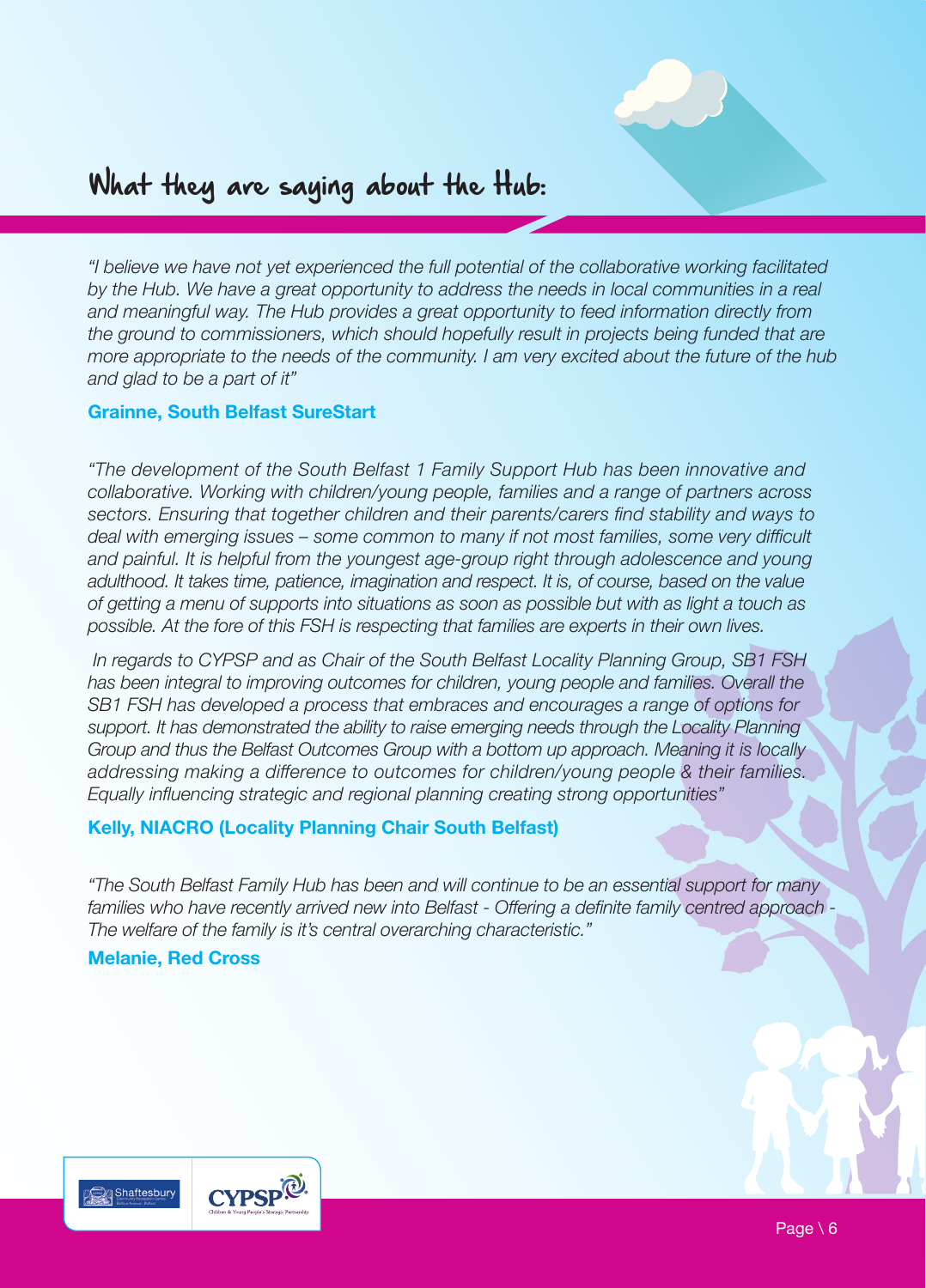

## Total Referrals Received : 256

|                                               | Year 1 (12 months) | Year 2 (7 mnths to date) |  |  |
|-----------------------------------------------|--------------------|--------------------------|--|--|
|                                               | 148                | 108                      |  |  |
| Total no. of referrals taking<br>up a service | 147                | 97                       |  |  |
| Average number of referrals<br>per month      | 10                 | 15                       |  |  |



|        | <b>Botanic</b> | Shaftesbury | <b>Ballnafeigh</b> | Stranmillis | Rosetta | <b>Minnowburn</b> |
|--------|----------------|-------------|--------------------|-------------|---------|-------------------|
| Year 1 | 32             | 36          | 20                 | 9           | 26      | 25                |
| Year 2 | 26             | 27          | 11                 | 11          | 14      | 19                |
| Total  | 58             | 63          | 31                 | 20          | 35      | 44                |



|                   | <b>GP</b> | <b>Gateway</b><br>Social<br>services | <b>Health</b><br>visitor | <b>Health</b><br>professional | Community<br>organisation | Self referral | School | Education<br>welfare<br>officer |
|-------------------|-----------|--------------------------------------|--------------------------|-------------------------------|---------------------------|---------------|--------|---------------------------------|
| Year 1            | 4         | 30                                   | 24                       | 3                             | 30                        | 39            | 14     | 4                               |
| Year <sub>2</sub> |           | 9                                    | 20                       |                               | 27                        | 30            | 12     | $\overline{2}$                  |
| <b>Total</b>      | 11        | 39                                   | 44                       | $\boldsymbol{A}$              | 57                        | 69            | 26     | 6                               |

### Supporting better family life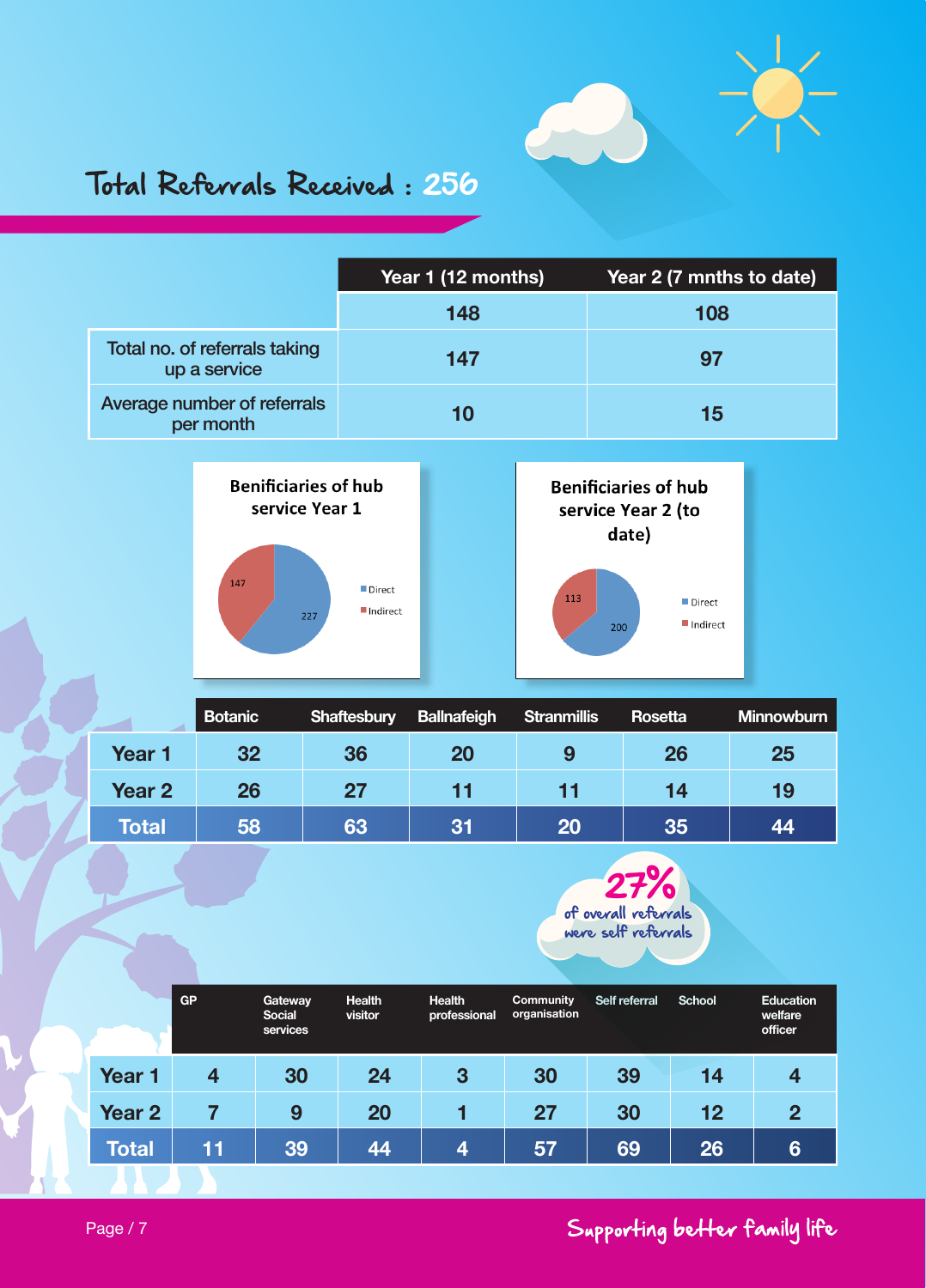## Referral data Breakdown



#### Total No. Of Children referred for a service:

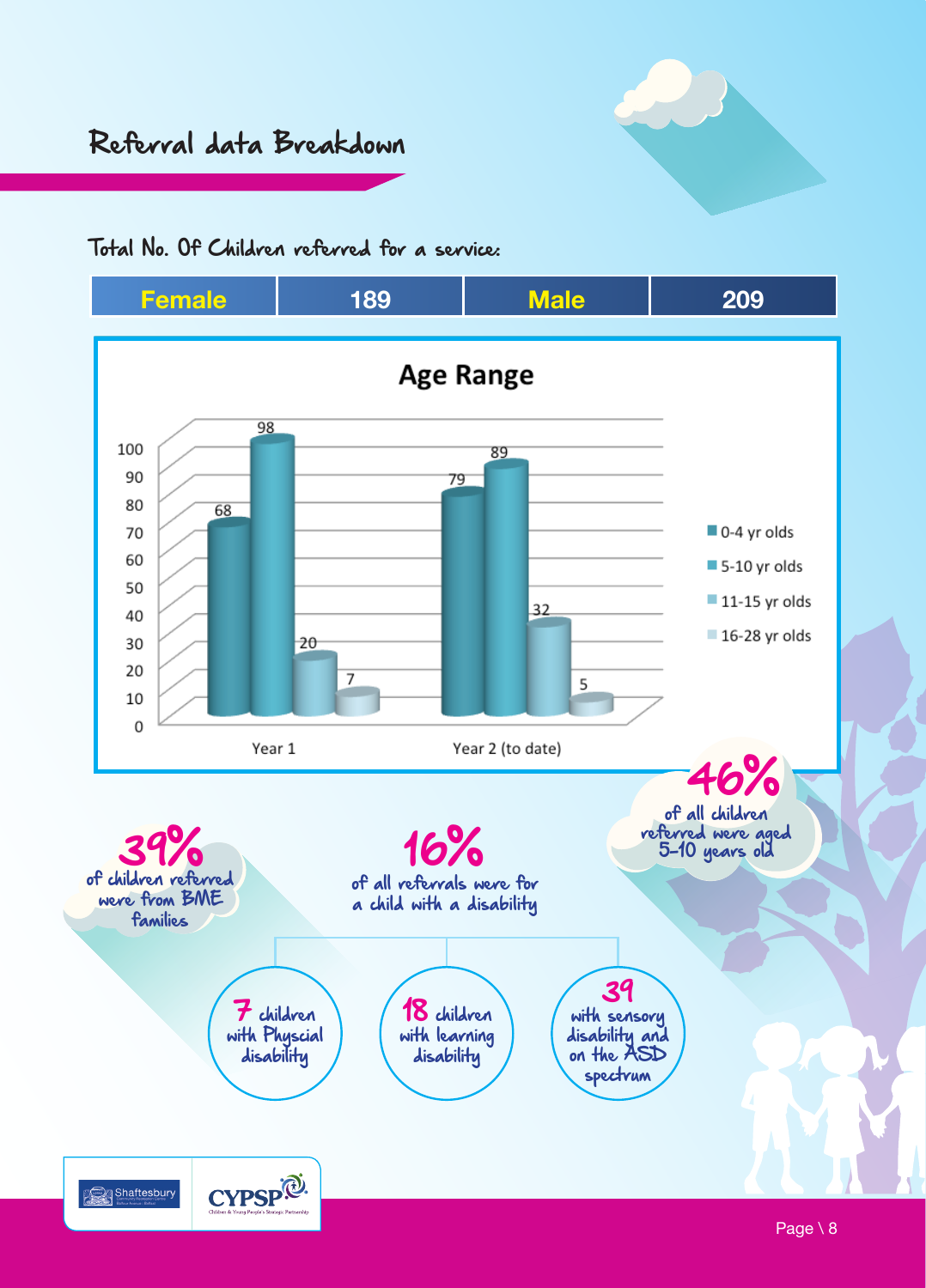

#### Total No. of Parents referred for a service :



of all children referred for behaviour issues were on waiting list for ASD assessment

Supporting better family life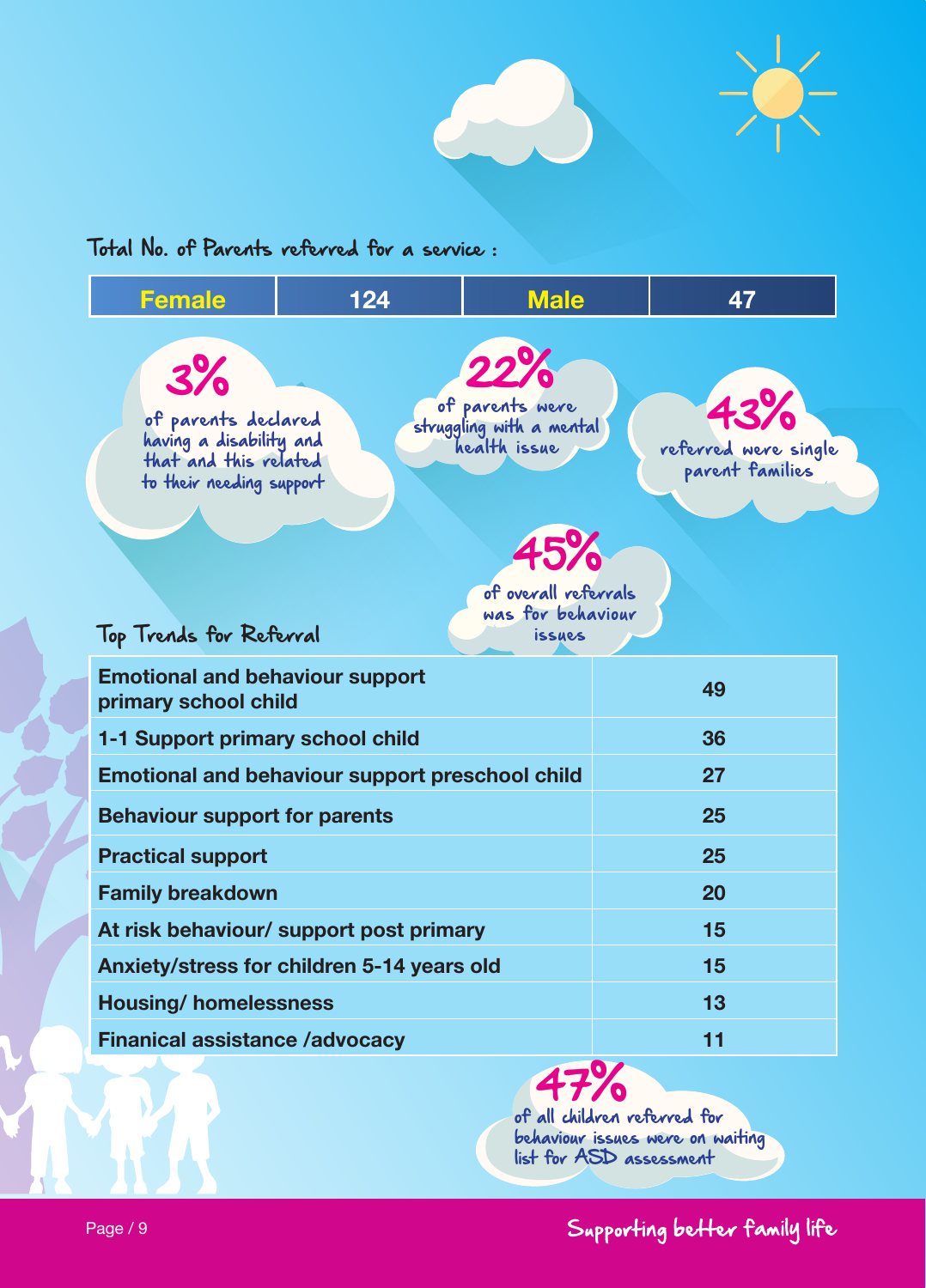Referral Outcomes

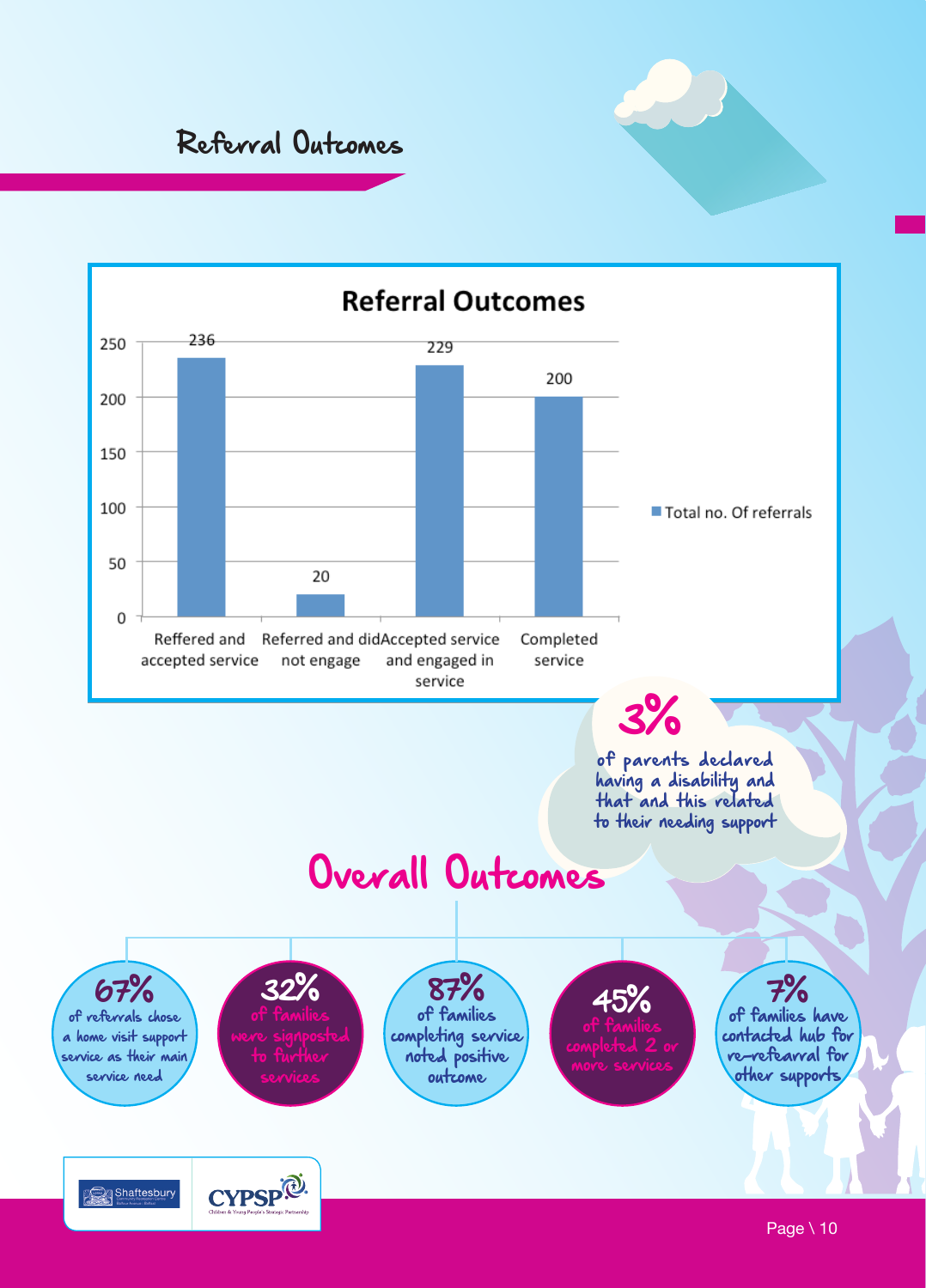



## What parents are saying about the hub:

*"The support I received for my family was fantastic, really understanding and very practical for my family. It was a great help and I see a huge difference in my parenting and children's behavior. I hope it continues"*  Mother , 2 children (Aged 7 and 8 years old) referred from school to the hub for children's challenging behavior and received family support from the EIS project

*"I really appreciated the support and guidance, my daughter loved the mentoring and time for herself and I enjoyed building a bond with her in our joint sessions. It has eased stress in our house a lot and I am feeling more positive from taking part"* 

Mother, father, 2 children (Aged 7 and 14 years old) self referred due to daughters behavior and relationship with mother and daughter very frayed. The family received support from the LORAG family support programme

*"The support was really helpful, I was able to connect to services I just didn't know where there. It was great*  to make one phonecall and find out about all these services that we really needed. Having someone to make those phonecalls and arrange that for you makes a big impact especially when you are *juggling so much"* 

Mother, father 2 children ( 3mths and 3 year old) signposted by Gateway Social services for support and received benefits support through south Belfast advice consortium, family support and social activities through South Belfast Surestart

# Acknowledgements

The hub has only functioned successfully due to the commitment of the members, especially our core members who meet on a monthly basis and have been actively involved in all aspects of hub development. Our core members as well as many associate members have been a fantastic partnership in meeting the needs of the many referrals that we have seen over the last 18 months. It is a huge testament to the work of these individuals and groups that the needs of each family have been met where possible, and those that we cannot meet a specific need have been given an option of a service that may provide support.

The hub has had a great deal of input and support from the Early Intervention Support team in Belfast Health and Social care Trust who have provided a consistent and open guidance in developing the Belfast Family Support Hub Network. The team have engaged in a community lead partnership that has been a welcoming experience for all involved.

We would also like to extend thanks to the Children and Young Peoples Strategic Partnership and Belfast outcomes group who have spear headed the development of the hub structures and the genuine partnership between health services and community providers. As a hub we look forward to developing this partnership further.

Finally, Thankyou to everyone who has taken this journey of developing the South Belfast 1 family support hub and we look forward to developing the hub to its full potential in the years ahead.